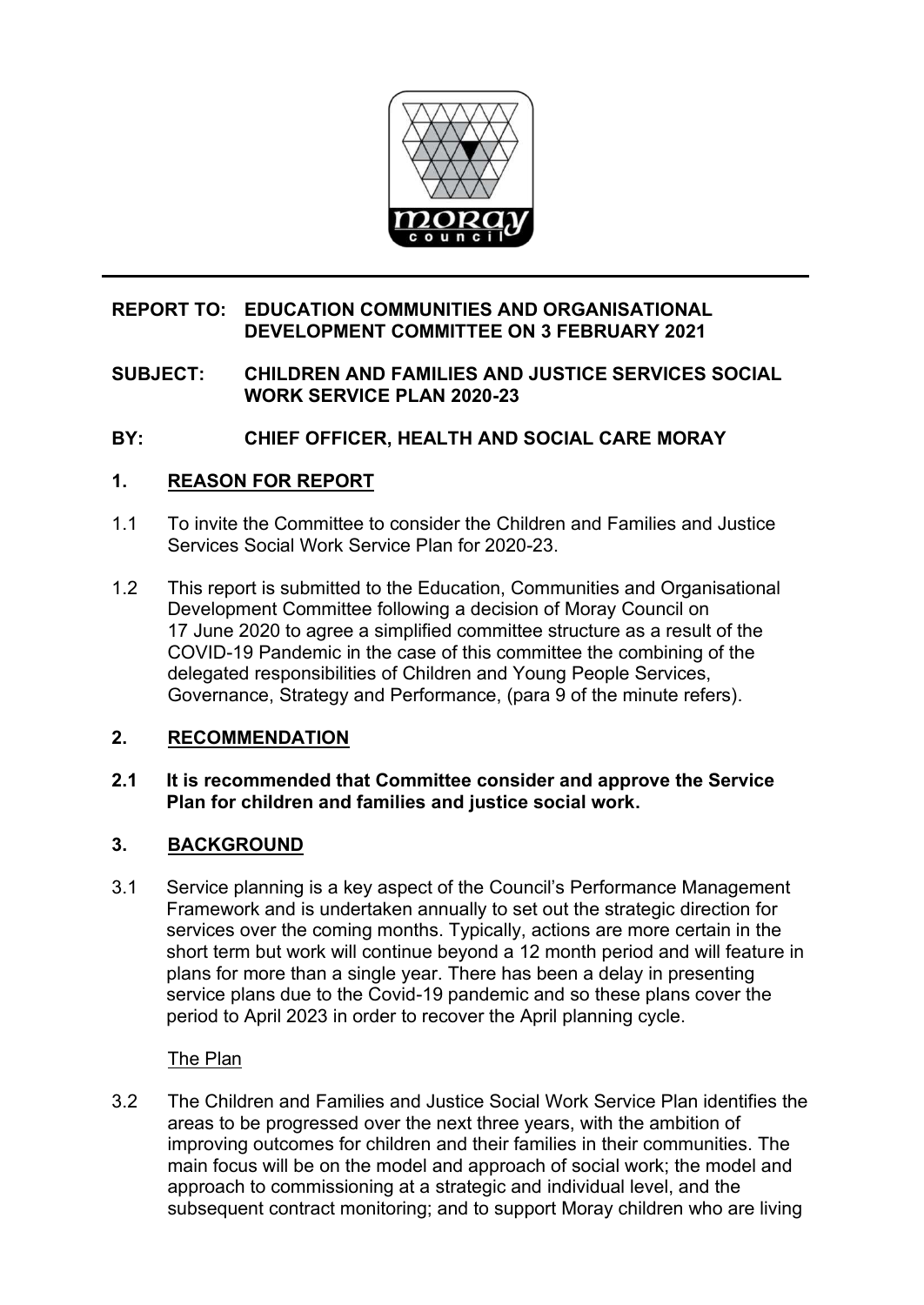out of area, to return to be closer to their families and communities where appropriate (**Appendix I**).

- 3.3 This plan will also contribute to support the ambitions of the Moray Children's Services Plan 2020/23.
- 3.4 Looking forward it is anticipated that a significant amount of planned work will be on improvement and modernisation of the approach of social work, informed by the Independent Care Review and The Promise. Operationally, the covid-19 pandemic will continue to have a significant ongoing impact on service delivery and management of time and resources. It is, very likely to affect services' ability to focus on planned work as well as responding to the operational context the pandemic creates. Nevertheless there remains within the services a clear commitment to progressing change.

### **4. SUMMARY OF IMPLICATIONS**

**(a) Corporate Plan and 10 Year Plan (Local Outcomes Improvement Plan (LOIP))** 

The service plans were informed by the LOIP and the Council's Corporate Plan.

**(b) Policy and Legal** 

Statutory requirements and council policies are considered by Manager's when preparing service plans for the year ahead.

### **(c) Financial implications**

No additional financial resources are required to support the service.

#### **(d) Risk Implications**

Up to date risk registers are maintained and considered as part of the service planning process. The covid-19 pandemic will have an ongoing impact on services as resources are directed to the priority of responding to and adapting to COVID requirements. This will mean that resources may be diverted from the actions set out in the plan depending upon how the pandemic evolves.

### **(e) Staffing Implications**

Service plans are integral to good management practice including workforce planning and assisting with communication about work plans for staff, identifying priorities and matching staff time to the Council's priorities.

### **(f) Property**

There are no property implications arising from this report.